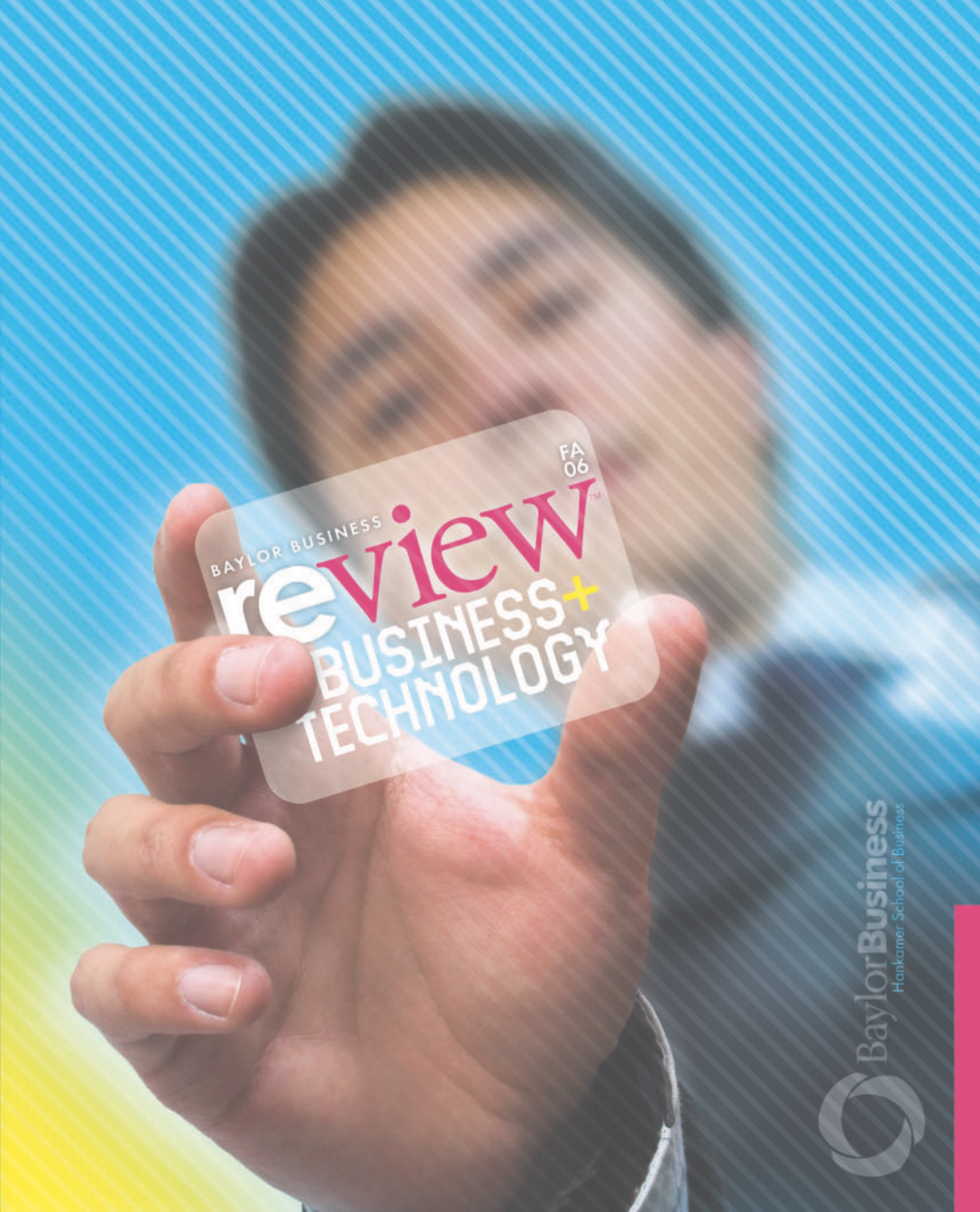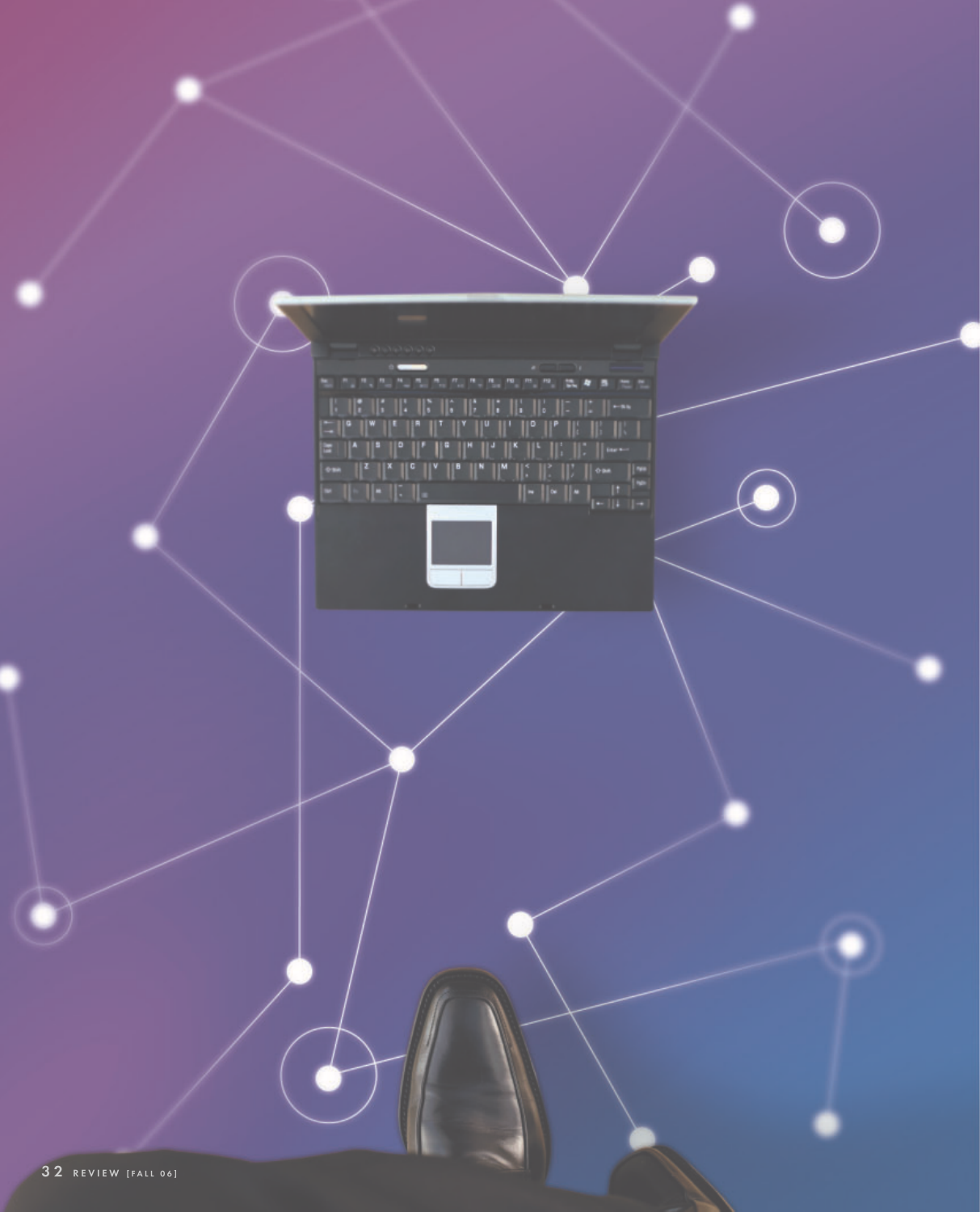## technically entrepreneurs B Y KRISTIN TODD



In today's rapidly evolving<br>business world, it is essential for companies to harness technological innovation to better serve society and consumers' needs.

That is exactly Greg Leman's vision for his Technology Entrepreneurship class. With a class consisting of multidisciplinary students, project teams are assigned a company to collaborate with in order to market new technology, test its feasibility or solve technical problems.

Leman serves as the director of University Entrepreneurial Initiatives and is the Curtis Hankamer Chair in Entrepreneurship. Through his Technology Entrepreneurship class, students become company consultants, integrating technological innovation with problem solving strategies to evaluate and tackle market challenges.

"The mission of this class is to equip a wide spectrum of Baylor graduates with confident skills in the entrepreneurial process," Leman said. "It involves opportunity recognition and assessment; creating, adapting and deploying diverse resources; and developing leadership that drives value creation."

Leman said his class, first offered in the spring of 2006, was designed to be the second course in a two-course sequence, with new classes designed as prerequisites. The faces of Leman's class are engineering, sciences and business undergraduates, as well as MBA candidates.

"The mix of students is essential to the concept of the course," he said. "Commercial success with new technologies almost by definition requires collaboration between technical people and business people. I am deliberately trying to give the students a 'dose' of how it will work once they graduate."

Since the class was new, Leman had to remain aware that students who did not complete the prerequisites might need to be brought up to speed.

"The challenges of a cross-disciplinary group will lessen due to the preparation of more juniors taking the Innovation and Change Management class and engineering and computer science students taking the Global Business and Communication course," he said.

A difficult concept of technological commercialization is persuading society to acknowledge it has an unmet need. Leman said in many cases, new technology being offered is difficult to market because the idea may only be conceptual.

"Think of iPods," he said. "Until they existed, along with all the downloading sites, we didn't know we 'needed' them. Yet, the market for them now is enormous."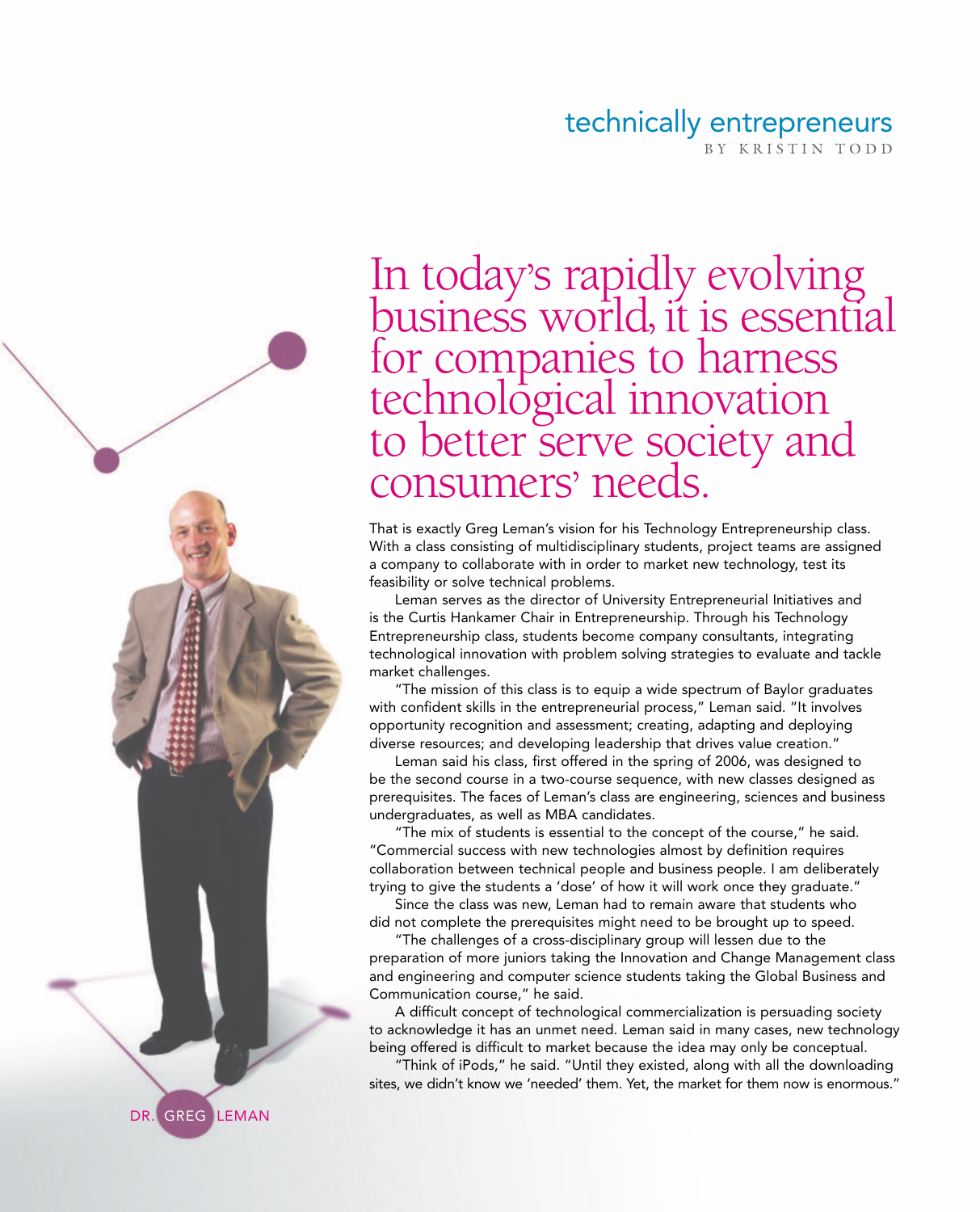"If the technical aspects are completely understood, and it is simply a market study for a particular segment, it may be very "high tech" but not what I'm looking for," he said. "On the other side, if the market need is well-documented, and the sole need is an engineering solution, then there is much less demand for disciplinary interplay." Leman encourages maximum interaction with chosen companies to achieve a successful outcome.

"A team meeting at the beginning of the semester and a final report at the end is not enough," he said. "This means we have to find Central Texas companies, or have good access to collaboration tools online to compensate for distance."

**JRIEL** 

Shama Blaney, a graduate student, worked on a project for iCyt Visionary Bioscience, Inc. last semester. The company specializes in innovative technology and science solutions. She and her teammates focused on potential markets for iCyt's emerging technology. "We looked at alternatives for using the technology in the forms of nanotechnology, pharmaceuticals and rapid prototyping," she said. Although the company was not local, students working on the project were given the opportunity to visit the company's headquarters. "We got to fly to Illinois to make a company visit," Blaney said. "It was interesting to see the technology they had there, and see how our research would apply."

Another team of students worked with PolySpec, a supplier of coatings and linings. PolySpec caters to an international market by providing products for construction and corrosion protection for commercial, industrial, institutional and marine purposes.

Leman said students analyzed opportunity and intellectual property strategies to define a new insulation product produced by PolySpec. He used university connections to establish a partnership with the company through Baylor alumnus, Buddy Ellisor.

"PolySpec owner, Buddy Ellisor, was introduced to me through Dr. Bill Petty and the development office," he said. "As I learned more about their business and how much they are doing to bring new technologies to market, I realized they would make a great sponsor."

Teams of three or four students are assigned projects at the beginning of each semester. The teams meet with company representatives to assess technical opportunities and initialize the commercialization process. The projects are then presented to the client companies at the end of the semester.

"The class trains students in the whole process of commercialization for situations where there exists an ongoing interplay between defining the market and defining the technology," Leman said.

Leman said he considers several factors when selecting companies for students to work with.

"Most importantly, the company must be doing some kind of commercialization with technology," he said. "Secondly, the issue has to be a problem that is very important to the company without being the centerpiece of its core strategy. Thirdly, I am looking for situations where we can readily stay connected."

Leman said the effectiveness of the projects depends on the state of development for both the company's emerging technology and definable market. A company in need of defining both factors is the best bet.